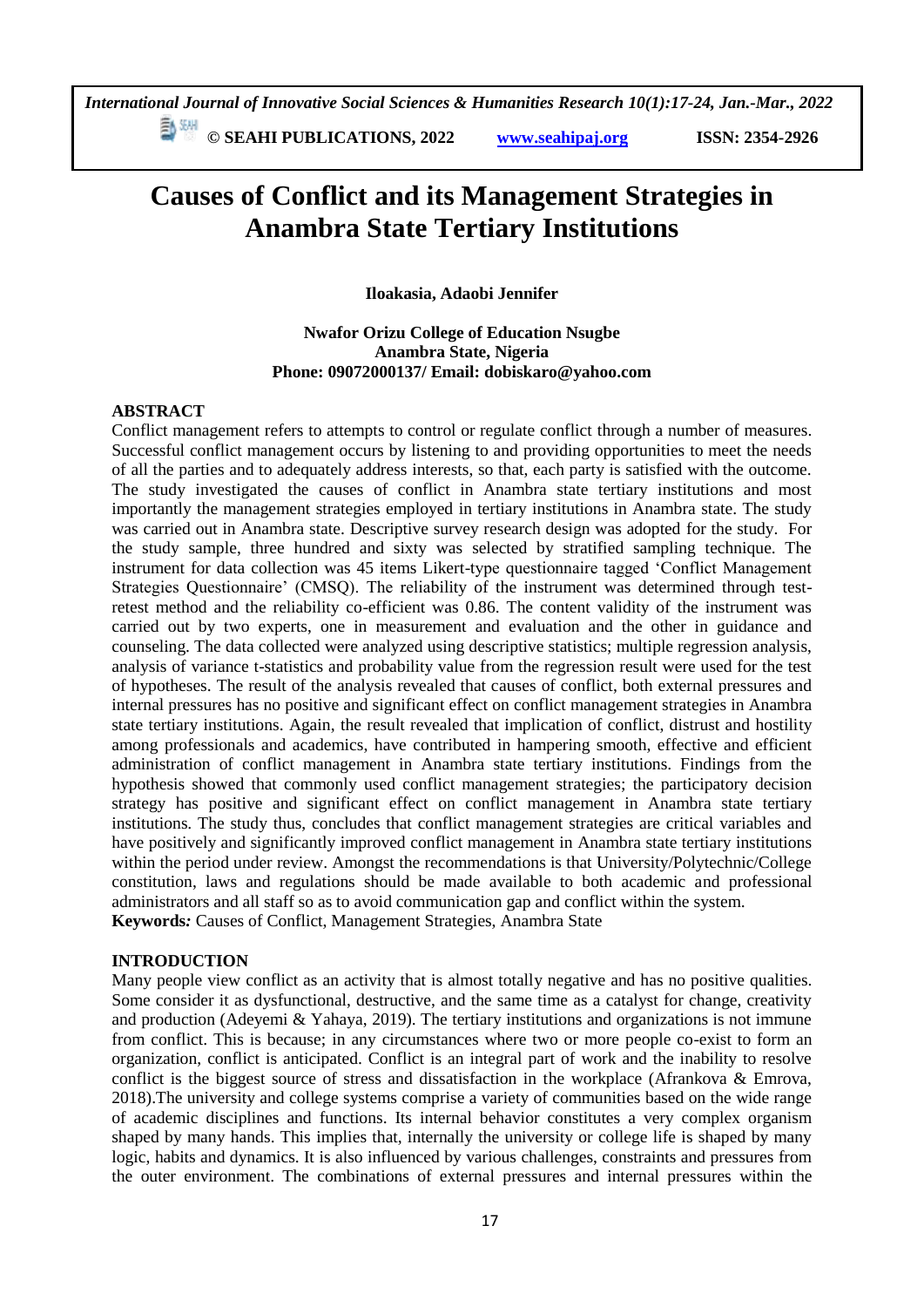university and college systems made administration very difficult, therefore conflict is expected. Conflicts have given rise to suspicion and resentment among professionals and academics, thus contributing in hindering smooth, effective and efficient administration in the universities. It also contributing in innovating sinooth, effective and efficient administration in the universities. It also appears that despite this situation, stakeholders in education seem to develop nonchalant attitude towards conflicts. If this role conflict is not checked, it can be descriptive and negative as people involved will often see one another as enemy (Fareo  $\&$  Jajua 2018). This is unwholesome for the college community and Nigeria educational system as a whole (Ndum & Okey, 2012). De Janasz, Long Community and Tageria calculational system as a writted (tream extendity, 2012). 20 cannot, the Dowd, and Schneider (2006) stressed that conflict is a fact of life in organizations. According to Folgers and Shubert (1995), colleges and universities are no longer seen as quiet enclaves free from the conflicts that arise in all hierarchical organization. Differences in goals or plans for the allotment of resources, misunderstanding or conflicting application of institutional regulations, breaches of formal or informal contracts, power struggles and personal antagonisms are all possible sources of conflict.

The study is hinged on Process Theory proposed by Goldman (1966), in Alade (1998). The theory states that the observation of conflicts pertaining to major organizational offices is a reliable procedure for sampling the developmental tendencies of the organization as a whole. Hence, when universities experience positive/non-destructive role conflicts, innovations and creativity would emerge, which will further lead to better conflict resolutions and conflict avoidance; thus improving the administrators' efficacy and effectiveness in accomplishing set goals and objectives of the universities/colleges.

A number of research findings showed that various form of conflicts also occurs at varying degrees and proportions in tertiary institutions. Amuseghan (2007) for instance, found that the level of occurrence of student/authority conflicts in the United Kingdom (UK) and Canadian universities was high, while Oyebade (2000);Awosusi (2005); Adeyemi, 2009;Adeyemi and Ademilua (2012) and Olaleye and Arogundade (2013) studies revealed that the occurrence of conflict in Nigerian colleges of education and universities were at a frequent level. Their studies also highlighted that communication gap between management and workers were the leading cause of conflict in the universities. Oyebade (1994) in another study described conflict as inevitable. Conflict can therefore be described as a fact of life, and it can be said to be a reality in any social system. In the Nigerian institutions, there had been chains of conflicts which had led to gradual but steady disruption of academic activities. Many scholars have identified different conflict management strategies being used in organizations. Oyebade, (2000); Adeyemi (2010); Adeyemi and Olumilua (2012); and Olaleye and Arogundade (2013) revealed in their studies that the most effective strategies for resolving conflict was through dialogue between the two parties involved. The strategy identified by Meyer (1994) was effective communication which he described as the best because it would make the group aware of the kind of communication which could lead to problem solving. Nevertheless, Ibukun (1997) identified problem solving, appeal to superior organizational goals, prevention and avoidance, expression of opportunities and resources, use of authority and command, changing the structure of the organization and compromise as management strategies for resolving conflicts organizations. Likewise, Oyebade (1995) identified certain strategies as important in resolving conflict. These strategies include dialogue, automatic, emergency and delaying approaches. The efforts of all stakeholders in the college/university management are required in ensuring amicable resolution of conflict. In this regard, Adebayo (2007) postulated that the first strategy of conflict resolution is commitment to the management of productive conflict, such that conflict does not become destructive. He advocated for these strategies by enjoining leaders, management and all in positions of authority to promote the rule of law, protect the fundamental human rights, promote human freedom, fair allocation of values and equity of justice. These values are very vital in order to reduce hostility and conflict in organizations. Conflicts of interest in tertiary institutions are as follows:

- 1. Students versus college/university management on issues of increase in tuition fees, poor electricity and water supply, attaching death of students to bad administration of the Provost/Rector/Vice-Chancellor of the college, polytechnic or university. This conflict degenerated in Nnamdi Azikiwe University to destruction of property worth millions of naira which led to the closure of the institution in 2003.
- 2. Students versus lecturers: Students attributing their poor performances to lecturers' weaknesses or wickedness.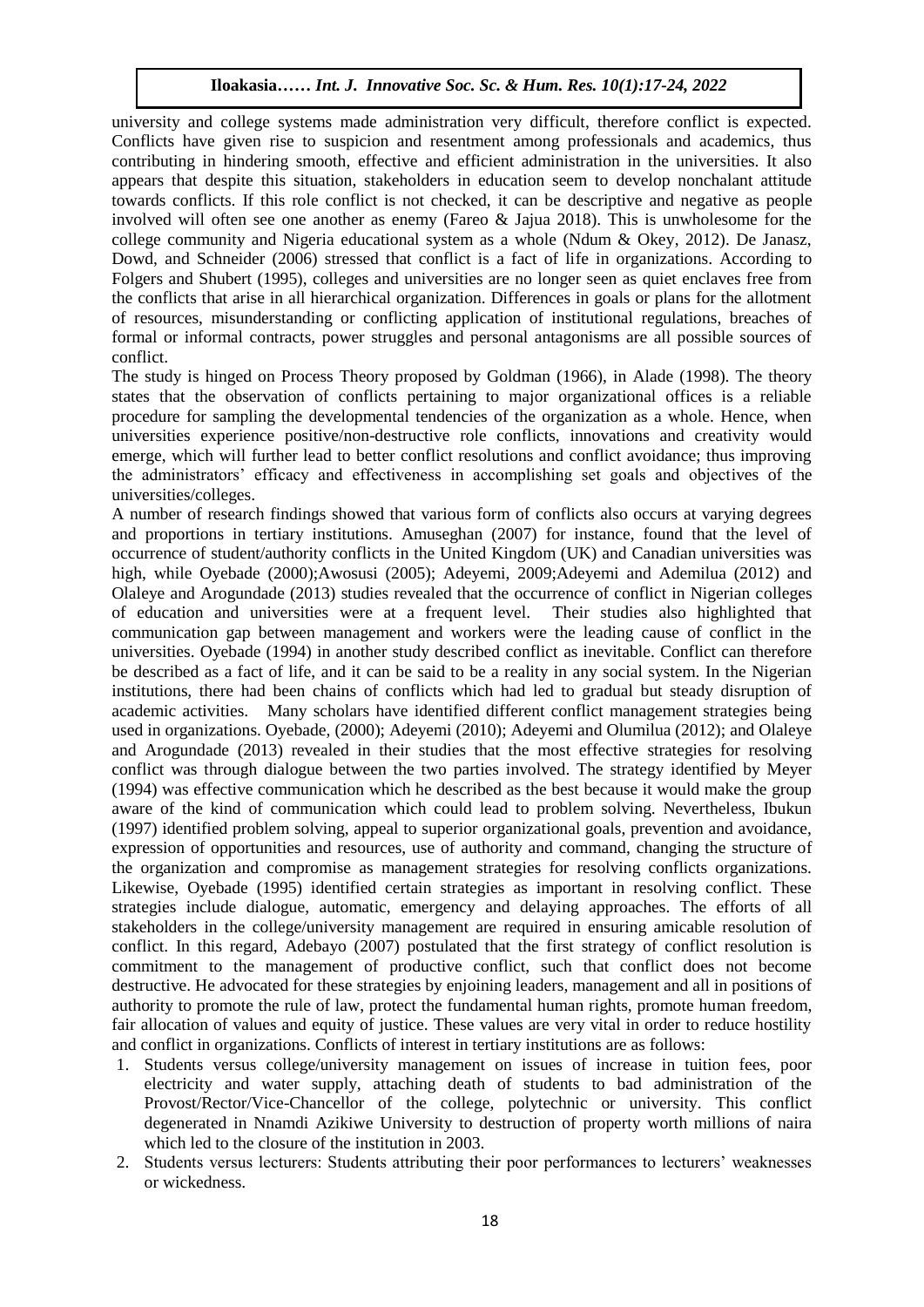- 3. Staff versus the Provost/Rector/Vice-Chancellor: delay in salary payment, lack of promotion when due, delay of promotion areas,
- 4. Staff versus Federal/State Government: Areas of interest included nonpayment of certain benefits Blart versus Federal State Government. Areas of interest included holipayment of certain benefits and earned allowances. In Nnamdi Azikiwe University, Awka, the Non-Academic Staff Union (NASU) and Senior Staff Association of Nigerian University (SSANU) in January 2019 embarked on an indefinite industrial action to demand payment of earned allowances. The embarked on an indefinite industrial action to demand payment of earned allowances. The workers began their strike on the same day their colleagues in Academic Staff Union of Universities (ASUU) resumed full academic activities at the university after their nationwide strike for their rights. The then NASU chairperson Njideka Nwangwu, said that the university management has refused to disburse to non- academic staff the earned allowances released by the government to the university in the second week of January. She said other universities have paid all their workers. (Okafor 2019).It was against this backdrop that this study was carried out to examine the causes of conflicts in tertiary institutions and determine the most effective management strategies that could be used in resolving them. In addressing this problem, three research questions and one research hypothesis were postulated.

## **Empirical Review**

Adeyemi and Yahaya (2019) examined conflict management strategies and administrative effectiveness in tertiary institutions in Sokoto metropolis. The study employed a correlational survey research design with questionnaire as the instrument of data collection. The population comprised all the eight tertiary institutions in the area. A sample of 168 lecturers were selected as respondents across four tertiary institutions. Two researcher developed instruments titled "Conflict Management Strategies Questionnaire" (CMSQ) and "Administrative Effectives Scale" (AES), with reliability indices of 0.82 and 0.85 respectively, were used for data collection.

Data were analyzed using Multiple Regression Analysis. The study established a significant relationship between dialogue, competition, prevention, and communication on one hand and administrative effectiveness on the other hand. It is recommended that tertiary institutions institutionalize dialogue as a conflict management strategy because through dialogue, team members develop skills to think together and to accept differences, thereby avoiding crises and improving performance.

Adeyemi and Ademilua, (2012) investigated conflicts management strategies and administrative effectiveness in Nigerian universities. As a descriptive survey, the study population comprised all the 62 public universities in Nigeria. Out of these, 12 universities were selected through the simple random sampling technique. Out of the 25,421 members of staff in the universities, 3,820 members of staff were selected for the study. The instrument used to collect data for the study was the "Conflict Management Strategies and Administrative Effectiveness Questionnaire". The data collected were analysed using frequency count, percentages, mean, Correlation Matrix, Regression Analysis of Variance and Multiple Regression. It was found that conflict in Nigerian universities occurred frequently. Communication gap between the authorities and the workers was found to be the major cause of conflict in the universities. The effectiveness of the existing conflict management strategies used in Nigerian universities was at a moderate level. It was recommended that the authorities of Nigerian universities should adopt a blend of management strategies in managing conflicts in their institutions in order to enhance administrative effectiveness.

Mirian, Chukwudebelu and Rev. Onuoha (2020) investigated conflict management strategies for improving secondary school administration in Imo State. It was a descriptive survey carried out in Imo State Secondary Schools with Senior Secondary School Principals (SSSP) and Junior Secondary School Principal (JSSP) as the respondents. The population of the study was 482 principals in the 274 secondary schools from the six education zones of Imo State. The study was a census study no sample was conducted. The instrument for data collection was a researcher-made questionnaire. The researcher collected the instrument with the help of a trained research assistant. The instrument was adequately validated by 3 experts in the relevant field. Mean rating, ranking and t- test statistics were used to analyze the data collected. The finding revealed that five strategies out of the 10 listed for conflict management were effective for improving secondary school administration and out of all the strategies, negotiation was the most effective. Based on the findings the researchers recommended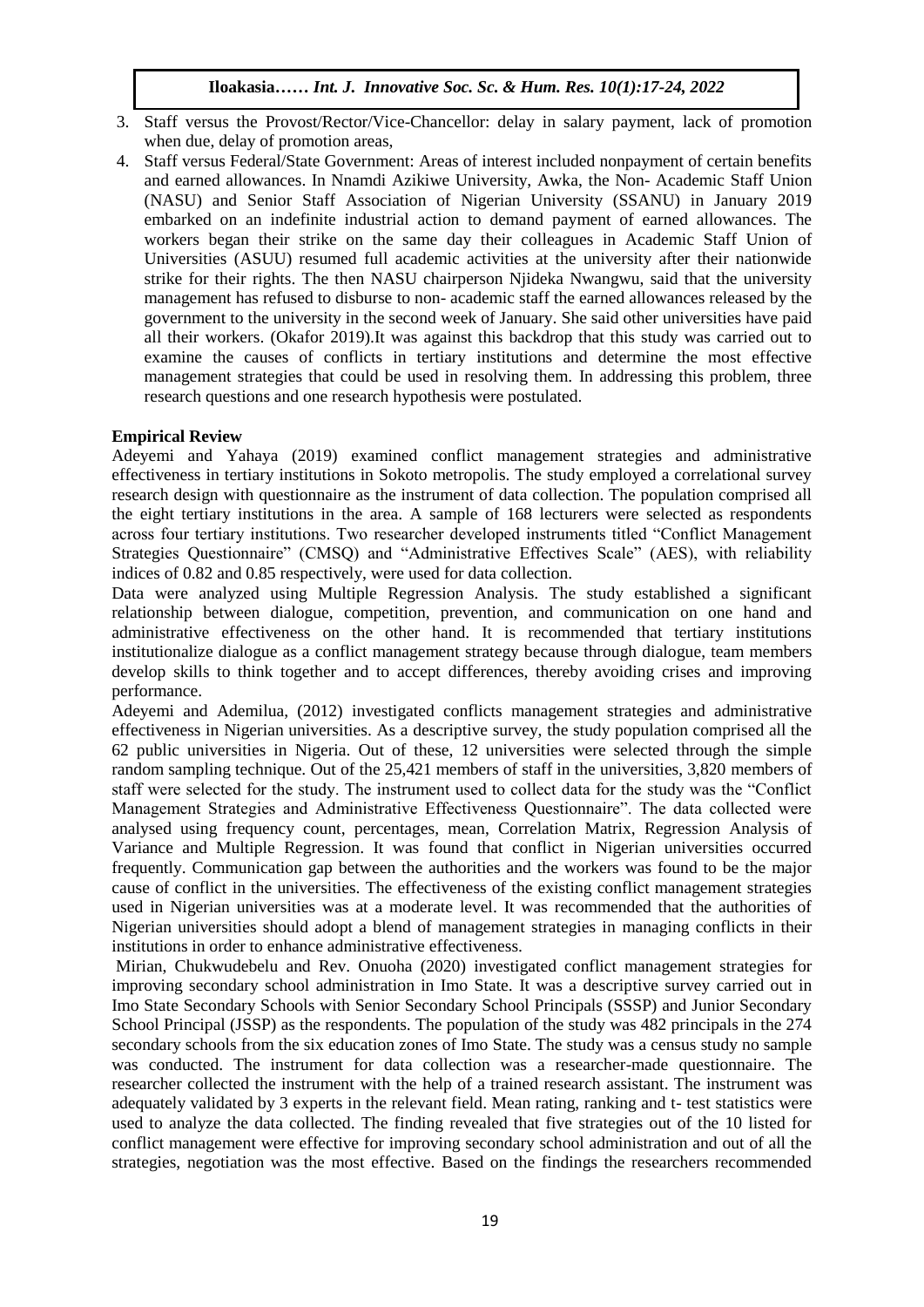among others that the relevant authority should train principals on effective conflict management strategies for better administration service delivery.

Alajekwu and Alajekwu, (2017) investigates how properly managed conflict can improve performance of Alajekwu and Alajekwu, (2017) investigates now property managed conflict can improve performance of institutions of higher learning in Nigeria. Descriptive research design was adopted for the study. The sample comprised 1,200 respondents from all the government owned universities in south eastern Nigeria. The instrument for data collection was a 22-item structured Likert type questionnaire found reliable with a The instrument for data collection was a 22-item structured Likert type questionnaire found reliable with a Cronbach Alpha coefficient of 0.78. The research questions were answered with the frequency tables and percentages with SPSS software version 20. The results show that organizational conflict between teaching-staff and school administrators, students and teaching-staff, students and school administrators; and students and non-teaching staff have no significant positive relationship on the performance of institutions of higher learning in south eastern Nigeria. It is then recommended among others that in the events of any organizational conflict, the personalities involved in the activities should not be attacked, instead, the problem should be the focus.

Muhammad and Karima, (2019) Tertiary institutions in Nigeria like many developing countries have witnessed series of conflicts; the chaotic situations in regerm like many developing countries have witnessed series of conflicts; the chaotic situation has undermined so many programmes aimed at enhancing the impartation of knowledge and skills. The paper advocates the use of peace education as a strategy for managing conflict in tertiary institutions in Nigeria. Some of the root causes of conflicts in tertiary institutions includes; delay in meeting the demands of student, poor communication and staff unionism. While the consequence of conflict includes: Closure of affected schools, strike by the staff of the institutions, loss of life and destruction of properties. Some of the peace education strategies for managing conflict in tertiary institutions includes: Mediation programmes, integration of the peace education principles and skills into multiple subject areas as part of the curriculum content, inculcating in students the right values and attitudes on how to manage anger and fostering the spirit of unity. The challenges of implementing peace education includes: inadequate knowledge and skills of peace education, poor communication channels and leadership style of the school administrators. Some of the suggestions made includes: Capacity building on peace education, good communication channels and use of appropriate leadership styles.

## **METHODOLOGY**

#### **Research Design**

Descriptive survey design was used for the study. A survey research is one in which a group of people is studied by collecting and analyzing data from only few people considered to be representative of the entire group, the method was considered appropriate for the present study because it has been used successfully in related research. The study was carried out in Anambra state and Anambra state has nine recognized tertiary institutions, namely: Nnamdi Azikiwe University Awka, Federal Polytechnic Oko and Chukwuemeka Odumegwu Ojukwu University Uli, Nwafor Orizu College of Education Nsugbe. The population was made up of all staff and management of Nnamdi Azikiwe University Awka, Federal Polytechnic Oko and Chukwuemeka Odumegwu Ojukwu University Igbariam. The econometric technique involving descriptive statistics, multiple regression analysis, analysis of variance t-statistics and probability value from the regression result were used for the test of hypotheses.

## **RESULTS AND ANALYSIS**

#### **Descriptive Statistics**

The descriptive statistics shows the minimum value, maximum value, mean and standard deviation of the variables used in the study

#### **Descriptive Statistics**

|                                     | N   | <b>Minimum</b> | <b>Maximum</b> | <b>Mean</b> | Std.             |
|-------------------------------------|-----|----------------|----------------|-------------|------------------|
|                                     |     |                |                |             | <b>Deviation</b> |
| <b>Causes of Conflict</b>           | 354 |                | 30             | 21.20       | 4.301            |
| <b>Implication of Conflict</b>      | 354 | 10             | 30             | 18.25       | 4.059            |
| Commonly Used Conflict Management   | 354 |                | 30             | 20.22       | 4.086            |
| <b>Strategies</b>                   |     |                |                |             |                  |
| Anambra State Tertiary Institutions | 354 |                | 30             | 22.54       | 3.208            |

Source: SPSS Version 21.0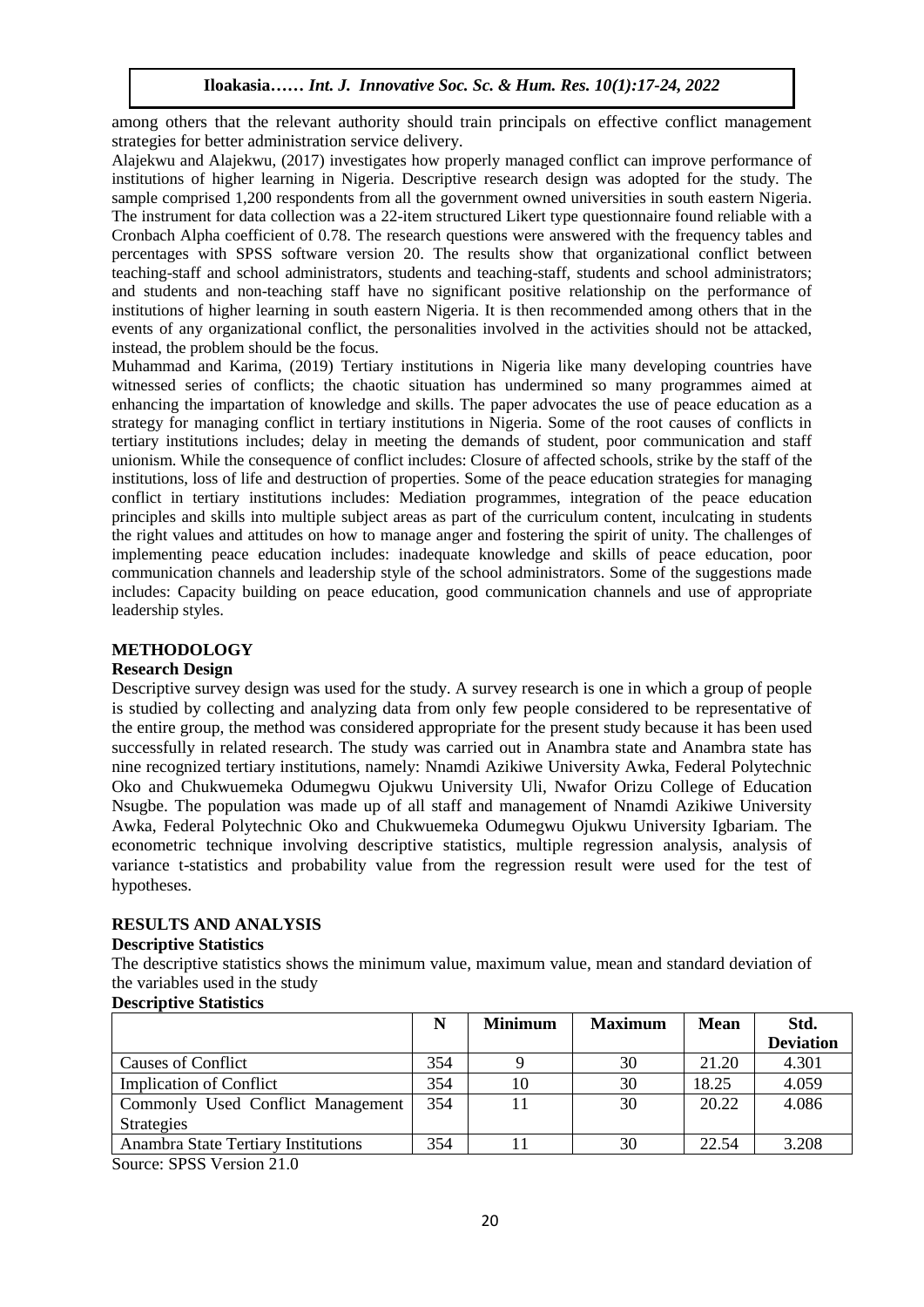This table present the summary of statistics used in the analysis. It provides information about the  $\frac{1}{2}$ mean and standard deviation of the variables used in the study. Causes of conflict have a mean value of 21.20 with a standard deviation of 4.301. Implication of conflict has a mean value of 18.25with a of 21.20 with a standard deviation of 4.501. Implication of conflict has a filed value of 10.25 with a standard deviation of 4.059. Again, commonly used conflict management strategies have mean value of 20.22 and a standard deviation of 4.086 while Anambra State tertiary institutions recorded a mean value of 22.54 with a standard deviation of 3.208. Low values of standard deviation for each of the variables indicate a consensus on statements associated with each of the variables.

## **Multiple Regression Analysis**

Multiple regression result was employed to test the effect of independent or explanatory variables on the dependent variables. The result of the multiple regression analysis is presented in the tables below.

## **Table 2. Summary of the Regression Result**

| Model | R                 | R Square | Adjusted R<br>Std. Error of |              | <b>Change Statistics</b> |        |     |     | Durbin- |        |
|-------|-------------------|----------|-----------------------------|--------------|--------------------------|--------|-----|-----|---------|--------|
|       |                   |          | Square                      | the Estimate | R                        | F      | df1 | df2 | Sig. F  | Watson |
|       |                   |          |                             |              | Square                   | Change |     |     | Change  |        |
|       |                   |          |                             |              | Change                   |        |     |     |         |        |
|       | .294 <sup>a</sup> | .686     | .572                        | 3.185        | .086                     | 6.151  |     | 326 | .000    | 1.875  |

a. Predictors: (Constant), CC,IMC, CCMS

b. Dependent Variable Anambra State Tertiary Institutions Source: SPSS 21.0

Table 2 shows that  $\mathbb{R}^2$  which measures the strength of the effect of independent variable on the dependent variable have the value of 0.686. This implies that 69% of the variations in conflict management strategies in tertiary institutions in Anambra state are explained by variations in (Causes of Conflict, Implication of Conflict and Commonly used Conflict Management Strategies). This was supported by adjusted  $R^2$  of 0.572.

In order to check for autocorrelation in the model, Durbin-Watson statistics was employed. Durbin-Watson statistics of 1.875 in table 4.5 shows that the variables in the model are not auto correlated and that the model is reliable for predications.

#### **Table 3 Analysis of Variance**

| Model |            | Sum of<br>Squares | Df  | Mean Square | F     | Sig.              |
|-------|------------|-------------------|-----|-------------|-------|-------------------|
|       | Regression | 312.052           |     | 62.410      | 6.151 | .000 <sup>b</sup> |
|       | Residual   | 3307.502          | 326 | 10.146      |       |                   |
|       | Total      | 3619.554          | 331 |             |       |                   |

a. Predictors: (Constant), CC,IMC, CCMS

b. Dependent Variable: Anambra State tertiary Institutions

Source: SPSS 21.0

The f-statistics value of 6.151 in table 4.5 with f-statistics probability of 0.000 shows that the independent variables has significant effect on dependent. This shows that causes of conflict, implication of conflict and commonly used conflict management strategies can collectively explain the variations in conflict management strategies in tertiary institutions in Anambra state.

#### **Test of Hypotheses**

Here, the three hypotheses formulated in this study were tested using t-statistics and significance value of the individual variables in the regression result. The essence of this is to ascertain how significant are the effect of individual independent or explanatory variables on the dependent variables. The summary of the result is presented in the table below.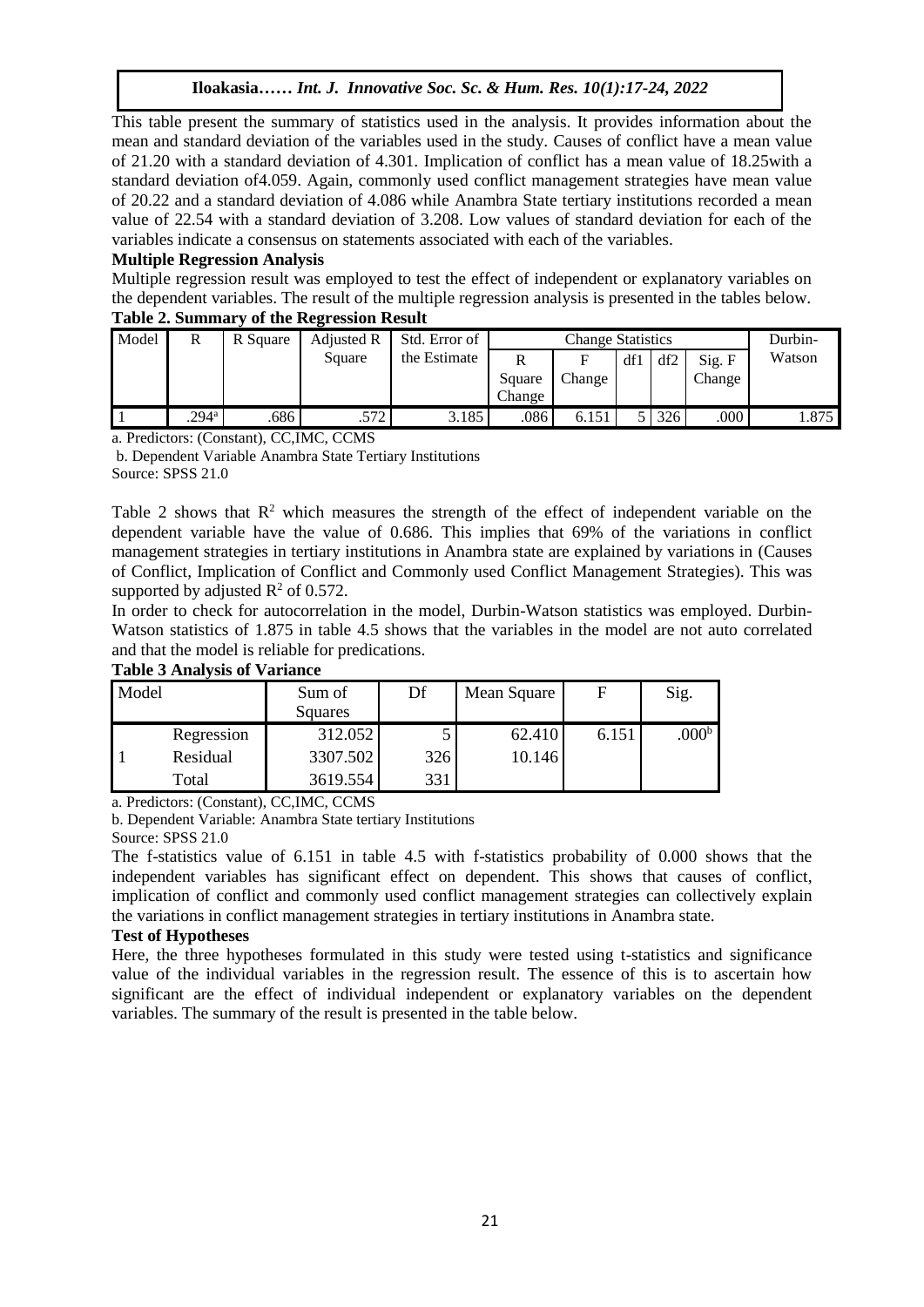**Iloakasia***…… Int. J. Innovative Soc. Sc. & Hum. Res. 10(1):17-24, 2022*

| Model                          | <b>Unstandardized Coefficients</b> |            | Standardized |          | Sig. |
|--------------------------------|------------------------------------|------------|--------------|----------|------|
|                                |                                    |            | Coefficients |          |      |
|                                | B                                  | Std. Error | Beta         |          |      |
| (Constant)                     | 18.916                             | 1.918      |              | 9.863    | .000 |
| Causes of Conflict             | .123                               | .043       | .158         | $-1.870$ | .072 |
| <b>Implication of Conflict</b> | .028                               | .044       | .204         | $-1.632$ | .016 |
| Commonly used                  | .085                               | .044       | .202         | $-2.923$ | .008 |
| <b>Conflict Management</b>     |                                    |            |              |          |      |
| <b>Strategies</b>              |                                    |            |              |          |      |
|                                |                                    |            |              |          |      |

## Table 4: T-Statistics and Probability Value from the Regression Result

#### **Source: SPSS 21.0**  $A = \frac{1}{2}$  ,  $A = \frac{1}{2}$  ,  $A = \frac{1}{2}$  ,  $A = \frac{1}{2}$  ,  $A = \frac{1}{2}$  ,  $A = \frac{1}{2}$

#### **Test of Hypothesis One**

- Ho: Causes of conflict has no positive and significant effect on conflict management strategies in tertiary institutions in Anambra state.
- Hi: Causes of conflict has positive and significant effect on conflict management strategies in tertiary institutions in Anambra state.

In testing this hypothesis, the t-statistics and probability value in table 4 is used. Causes of conflict had a t-statistics of -1.870 and a probability value of .072 which is statistically insignificant. Therefore, we accept the null hypothesis and reject alternative hypotheses which state that the causes of conflict have no positive and significant effect on conflict management strategies in Anambra State tertiary institutions.

#### **Test of Hypothesis Two**

- Ho: Implication of conflict has no positive and significant effect on conflict management strategies in tertiary institutions in Anambra state.
- Hoi: Implication of conflict has positive and significant effect on conflict management strategies in tertiary institutions in Anambra state.

Implication of conflict has a t-statistics of 1.632 and a probability value of 0.016 which is statistically insignificant. Therefore, we accept the null hypothesis and reject the alternative hypotheses which suggest that the implication of conflict has no positive and significant effect on conflict management strategies in Anambra State tertiary institutions**.**

#### **Test of Hypothesis Three**

Ho: Commonly used conflict management strategies has no positive and significant effect on conflict management in Anambra State tertiary institutions

Hi: Commonly used conflict management strategies has positive and significant effect on conflict management in Anambra State tertiary institutions

Commonly used conflict management strategies had t-statistics of 2.923 and probability value of 0.008 which is statistically significant. Therefore, we reject the null hypothesis and accept the alternative hypotheses which implies that commonly used conflict management strategies has positive and significant effect on conflict management in tertiary institutions in Anambra state.

#### **CONCLUSION**

The study investigated the causes of conflict, implication of conflict and its management strategies in tertiary institutions in Anambra state. The result of the analysis revealed that causes of conflict, both external pressures and internal pressures has no positive and significant effect on conflict management in tertiary institutions in Anambra state. Again, the result revealed that implication of conflict, distrust and hostility among professionals and academics, have contributed in hampering smooth, effective and efficient administration of conflict management strategies in tertiary institutions in Anambra state. Findings from the hypothesis showed that commonly used conflict management strategies; the participatory decision strategy has positive and significant effect on conflict management in tertiary institutions in Anambra state. The study thus, concludes that conflict management strategies are critical variables and have positively and significantly improved conflict management in tertiary institutions in Anambra state.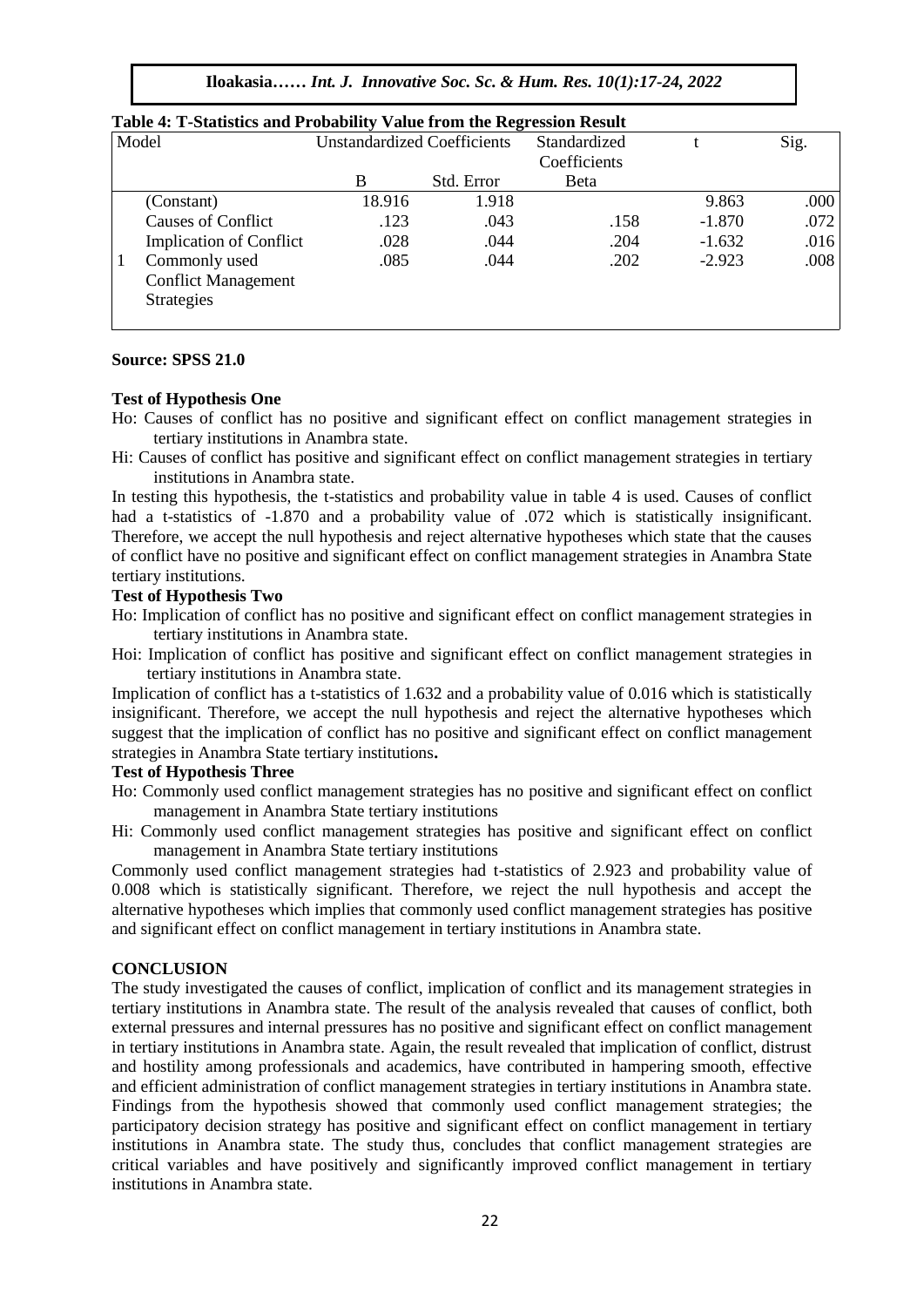#### **RECOMMENDATIONS**

- 1. University/Polytechnic/College constitution, laws and regulations should be made available to both academic and professional administrators and all staff so as to avoid communication gap and conflict within the system.  $NDAIIONS$
- 2. The management of universities, polytechnics and colleges of education should always explore the dialogue strategy as a foremost step in managing conflict before embarking on the others for higher administrative effectiveness in the institutions
- 3. The academic and professional administrators should continue to demonstrate spirit of tolerance so as to ensure the smooth running of the University/Polytechnic/College. Conditions that promote effective conflict management should include consideration of a wide range of alternative solutions, a cooperative climate, an organized and orderly process, and avoidance of artificial conflict-reducing devices such as voting or relying on a leader to make the final decision.
- 4. Conflict management should not be seen to imply a rigid approach that suits all situations, rather, it should involve a series of concerted efforts to prevent and arrest a seemingly serious crisis.

#### **REFERENCES**

Adebayo, F. A (2001). School climate and students' academic performance in secondary schools.

- Adeyemi, L Y. & Yahaya, I. (2019). Conflict management strategies and administrative effectiveness among tertiary institutions in Sokoto Metropolis: *Makerere Journal of Higher Education ISSN: 1816-6822; 10 (2) (2019) 83 – 91*
- Adeyemi, T.O & Ademilua, S.O (2012). Conflict management strategies and administrative effectiveness in Nigerian Universities: *Journal of Emerging Trends in Educational Research and Policy Studies (JETERAPS) 3 (3): 368-375*
- Adeyemi, T.O & Ademilua, S. O. (2012). Conflict management strategies and administrative effectiveness in Nigerian universities. *Journal of Emerging Trends in Educational Research andPolicy Studies,* 3 (3), 368-375.
- Adeyemi, T.O. (2009). Causes, consequences and control of students' crises in public and private universities in Nigeria. Educational Research and Reviews, 4 (4).
- Adeyemi, T.O. (2010). Principals' management of conflicts in public secondary schools in Ondo
- Afrankova, J. M & Emrova, L (2018) Conflict management competence by university students. *Proceedings of International Academic Conferences* 7508879, International Institute of Social Economic Sciences.
- Agbonna, S.A; Yusuf; A & Onifade, A. B. (2009). Communication and conflict manager's personality in school security and conflict management. Being a text of Paper presented at the 25th Annual National Conference of the Social Studies Association of Nigeria, Held at\*
- Alajekwu, H. N & Alajekwu, U. B. (2017). Conflict management and organizational performance in institutions of higher learning in south eastern, Nigeria: international *Journal of Management and Applied Science, ISSN: 2394-7926 Volume-3, Issue-10, Oct.-2017*
- Amuseghan, S.A. (2007). Peace and conflict studies: An introductory text. Akure: Stebak Books and Publishers.
- Awosusi, O.O. (2005): Relationship between work alienation and industrial conflicts A study of academic staff of universities in the South-West Nigeria. Unpublished Ph. D Thesis, College of Ado-Ekiti, Nigeria.
- De Janasz, S. C., Dowd, K. O. & Schneider, B. Z. (2006). Interpersonal skills in organizations (2nd Ed.). European Journal of Work and Organizational Psychology 14(2), 157176. New York: McGrawHill/Irwin.
- Fareo, D. O. & Jajua, M. A. (2018). Conflict management strategies in Ondo state tertiary institutions. *European Scientific Journal* Vol.14, No.4 ISSN: 1857 – 7881.
- Folgers, J., & Shubert, J.J. (1995). Resolving student-initiated grievances in higher education: Dispute resolution procedures in a non-adversarial setting. *National Institute for Dispute Resolution Report*, no. 3. National Institute for Dispute Resolution.
- Goldman 1966 in Alade, O.A. (1998). Conflict management within the Nigerian Baptist Convention 1984-1994. Unpublished Ph.D. Thesis, College of Ibadan.